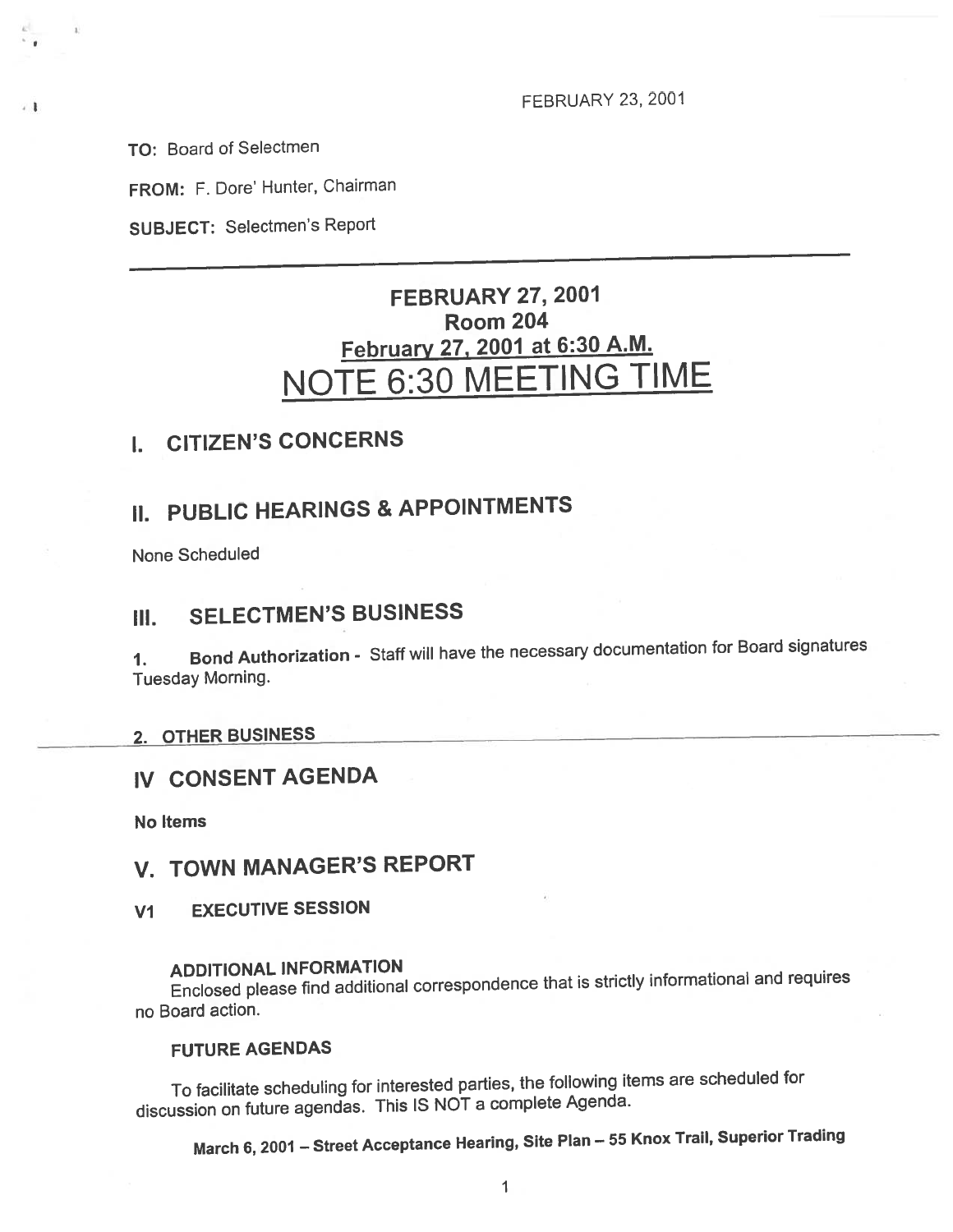### SELECTMEN'S MEETING

### TUESDAY FEBRUARY 27, 2001 6:30 AM -ROOM 126

Selectmen present: D. Hunter, P. Ashton, H. Kabakoff, W. Shupert

Staff present: John Murray and Steve Barrett

A. Chairman Hunter called the meeting to order.

B. Mr. Ashton moved and Mr. Kabakoff seconded to authorize the March 5, 2001 BAN transaction in amount of \$22,035,000.

- \* Unanimous vote
- \* BUS signed vote certification, notes, material events disclosure, and certificates
- \* Discussion on MIG- 1 rating temporary
- \* BOS requested official statement from staff

BAN currently due

\$22,350,000 principal due

\$21,350,000 Twin School BAN renewal \$ 1,000,000 Sewer Market Rate BAN

New BAN due 3/5/2002

\$21,350,000 Twin School \$ 685,000 Sewer Market Rate BAN

\$22,035,000 New

C. The Board of Selectmen directed staff to have the final draft of the Annual Town Meeting Warrant being ready for packet this Friday.

The Board confirmed that the Conservation articles were added at the BOS Meeting on February 20, 2001.

**D.** Discussion on Public Safety Building – The Board discussed the Finance Committee memo, which documented their suppor<sup>t</sup> for <sup>a</sup> \$6 million structure rather than the \$8.6 million structure as propose<sup>d</sup> in the feasibility study. The Board asked staff if they knew the basis of the Fincom pronouncemen<sup>t</sup> and Staff stated that they were not provided with any supporting materials. The Board did not amend the article as previously approved.